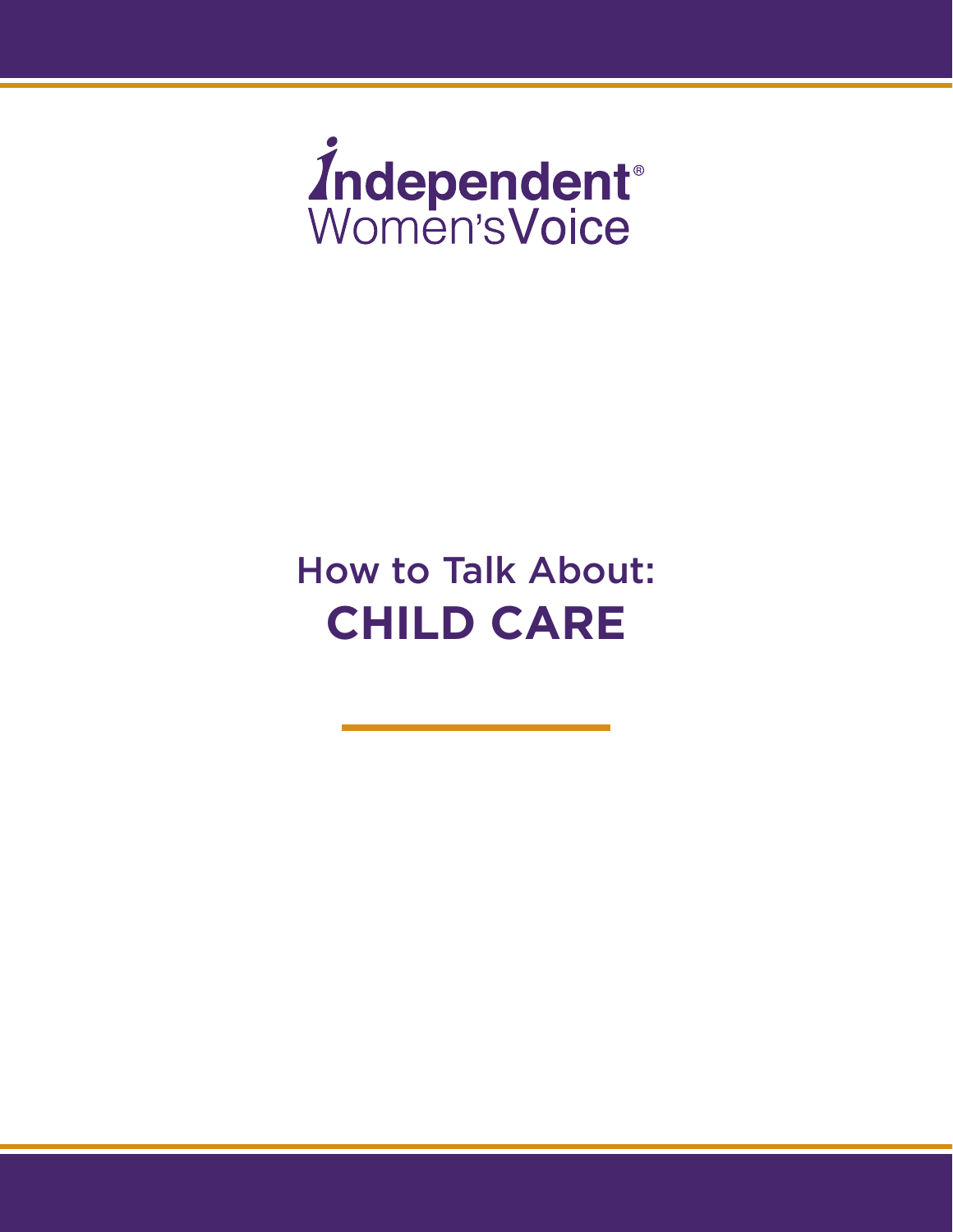

# **Table of Contents**

- **3** Five Key Points About Child Care
- 5 How Our Ideas Are Better
- **8** Misperceptions v. Facts
- *10* Quiz
- *11* Quiz Answers
- 12 Child Care in 60 Seconds
- 13 Two Truths and a Lie: Child Care Costs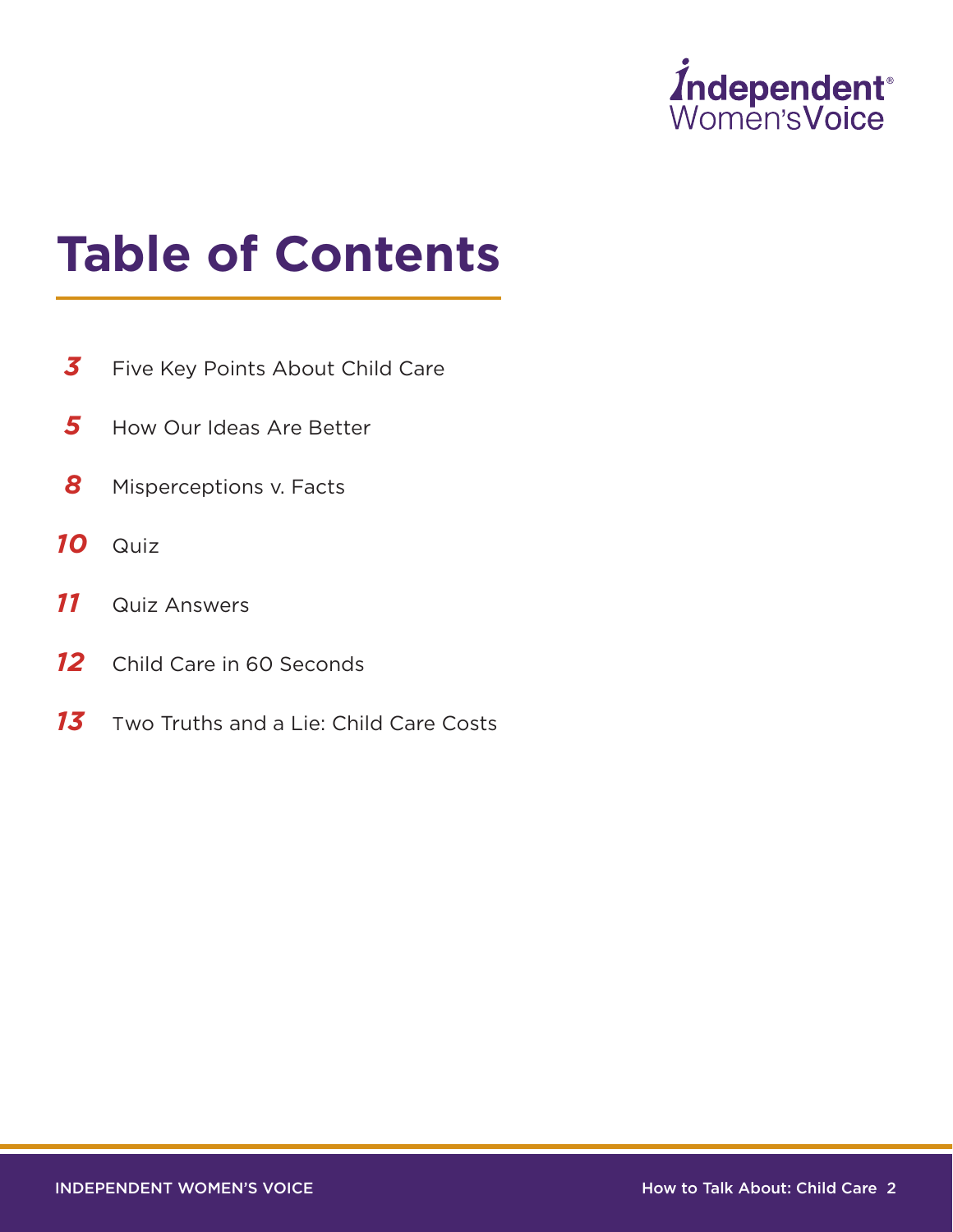# **Five Key Points About Child Care**



### **GOVERNMENT FUNDING OF DAYCARE WILL LEAD TO GOVERNMENT CONTROL OF DAYCARE CONTENT.**

- Across the country, public school parents are frustrated with their schools' performance, schools' ability to provide a safe environment, and the content of classes.
- **Parents should reject the idea of government similarly dominating the** childcare and preschool sector.
- Government funding could be used to coerce private childcare facilities into adopting certain policies or approaches, including divisive curriculum like CRT and gender-related content. The same battles and political strife we see across the country around K-12 public schools will now hit preschools.

# **GREATER DAYCARE OR PRESCHOOL ENROLLMENT DOES NOT IMPROVE OUTCOMES.**

- **Typically, policymakers suggest solutions like universal daycare.**
- **Notally** We should access government child care based on the record, not the intention. A [federal study of Head Start](https://www.heritage.org/education/report/head-start-earns-f-no-lasting-impact-children-first-grade) (the existing, childcare/early education program meant to help low-income children) showed no academic benefits and some emotional harms.
- **N** While intensive programs can help very at-risk, low income families, there's no evidence of benefits for the general population.

#### **CHILD CARE IS A PERSONAL DECISION.**

- Government-centric solutions tend to be one-size-fits-all; families are not. Families have different preferences for how to care for children.
- Most [working mothers](https://slate.com/human-interest/2016/10/the-majority-of-working-mothers-would-rather-stay-home-instead-wonder-why.html) would prefer to work less and spend more time with their children.
- **Millions of families make sacrifices to provide family care because they** think it's best for their children.

*continued >>*



**3**

**1**

#### INDEPENDENT WOMEN'S VOICE THE RESERVE HOW TO TAIL About: Child Care 3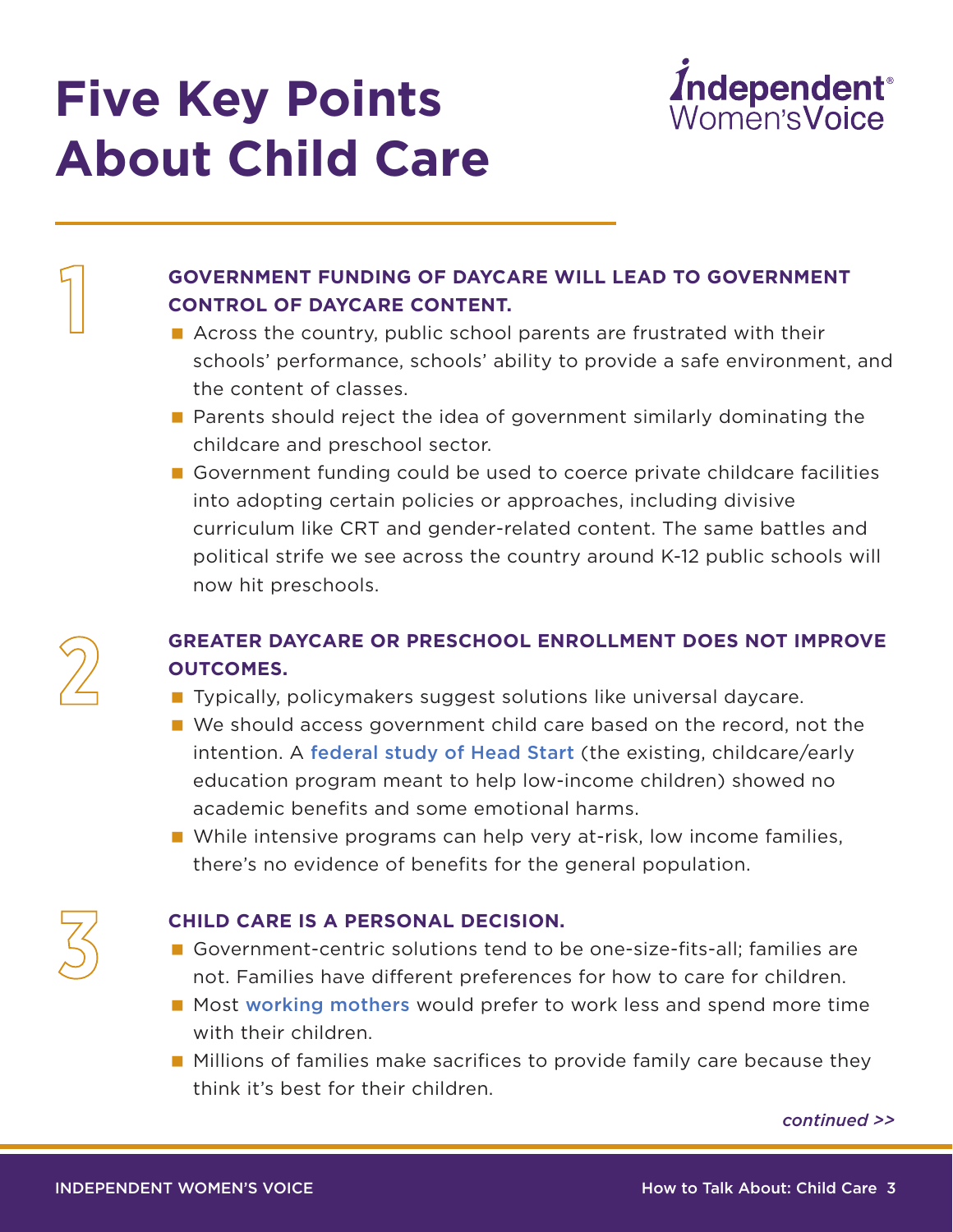

**Just [6 percent](https://files.eric.ed.gov/fulltext/ED482761.pdf)** of parents think a quality daycare center is optimal. Government shouldn't subsidize one childcare choice (particularly parents' least preferred option).

#### **THERE ARE BETTER WAYS TO MAKE CHILD CARE MORE AFFORDABLE.**

- Regulations make daycare needlessly expensive and scarce. Between 2005 and 2017, the number of home-based childcare providers fell by about [50 percent](https://www.whitehouse.gov/briefings-statements/white-house-principles-child-care-reform-increasing-access-affordable-high-quality-child-care-america/).
- A [Mercatus Center study](https://www.mercatus.org/publication/regulation-and-cost-child-care) concluded that eliminating ineffective childcare regulations could "reduce the annual cost of child care by between \$850 and \$1,890 per child across all states, on average."

#### **POLICYMAKERS SHOULD SUPPORT ALL FAMILIES.**

- **Policymakers should help all families with young children. They can do** this by:
	- Reducing tax and regulatory burdens
	- Supporting strong, flexible labor markets
	- Empowering families to make the care decisions that are best for them.



**5**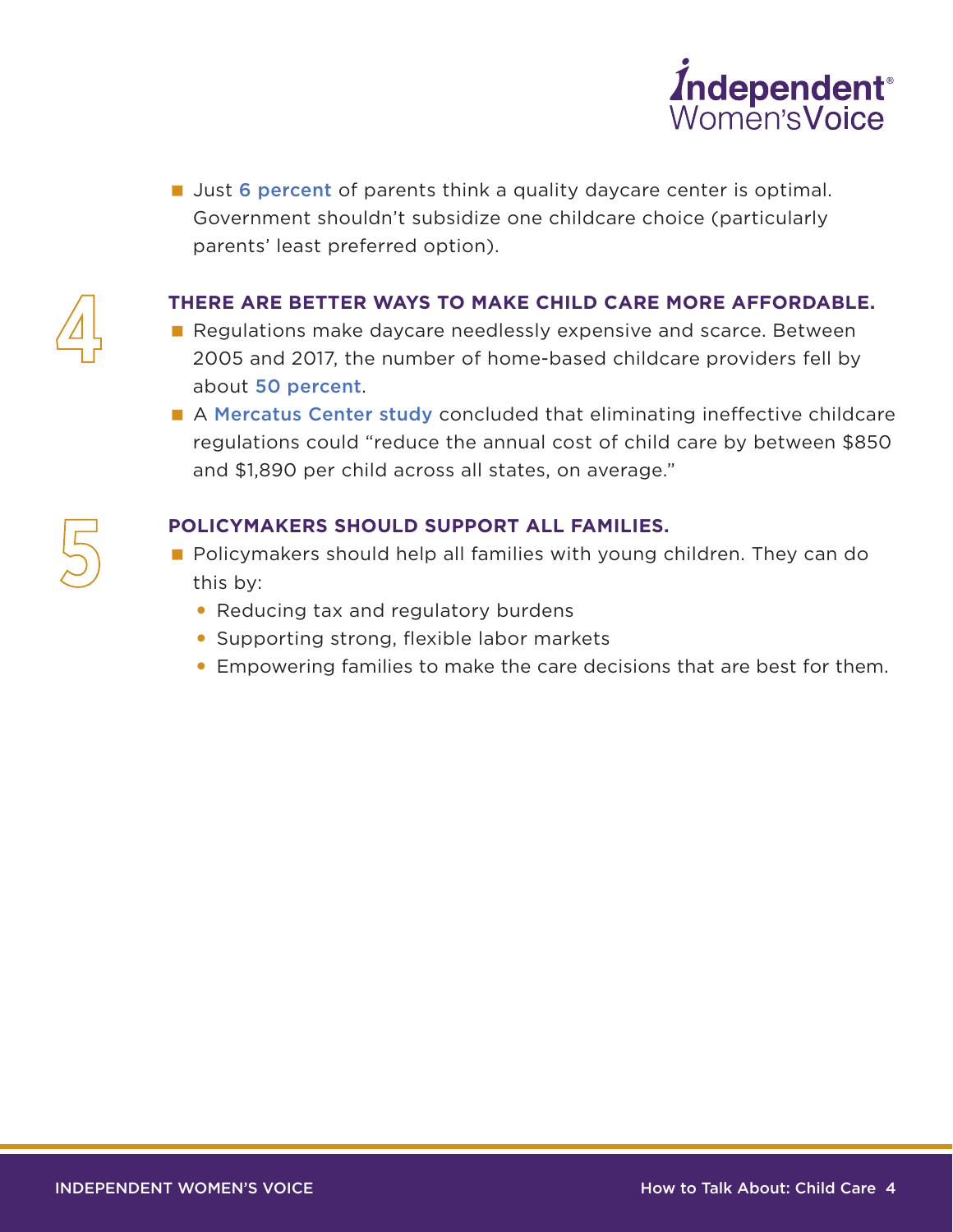# **Why Our Ideas Are Better**



All parents want what is best for their children. But different families have different needs and priorities. For example, families might:

- $\blacksquare$  Prefer that one parent stay at home with their young children, even if this means foregoing his or her income.
- $\blacksquare$  Be led by a single parent, who needs full-time daycare.
- Have a relative, like a grandmother or aunt, who can (and wants to) provide care one or two days a week, using an in-home daycare on other days.
- Share a nanny with a neighbor.

Yet far too often, policymakers approach child care with a one-size-fits-all government solution.

Government childcare programs tend to ultimately direct most dollars flowing to large, institutional childcare centers.

- **This limits parents' choices by making** it harder for smaller, home-based or faith-based centers to compete.
- In fact, recent government proposals explicitly disfavor faith-based centers, barring them from receiving funding to improve their facilities.

Universal preschool presents similar issues.

- The COVID-19 pandemic laid bare the various problems already present in our public school system—and the unwillingness of teachers' unions to respond to students' needs.
- Because a government-run option will be an expansion of the Head Start program, it's important to note that a [federal study of Head Start](https://www.heritage.org/education/report/head-start-earns-f-no-lasting-impact-children-first-grade) showed no academic benefits and some emotional harms.
- Across the country, public school parents are frustrated with their schools' performance, schools' ability to provide a safe environment, and the content of classes.
- **Parents should reject the idea of the** government similarly dominating the childcare and preschool sector.

If we want to help parents, we need to give them more choices, not fewer. We need to give them better options, not worse. Here's how:

#### **REVIEW REGULATIONS**

Daycare cost is prohibitive for many families. One major contributing factor to rising daycare costs is the number *continued >>*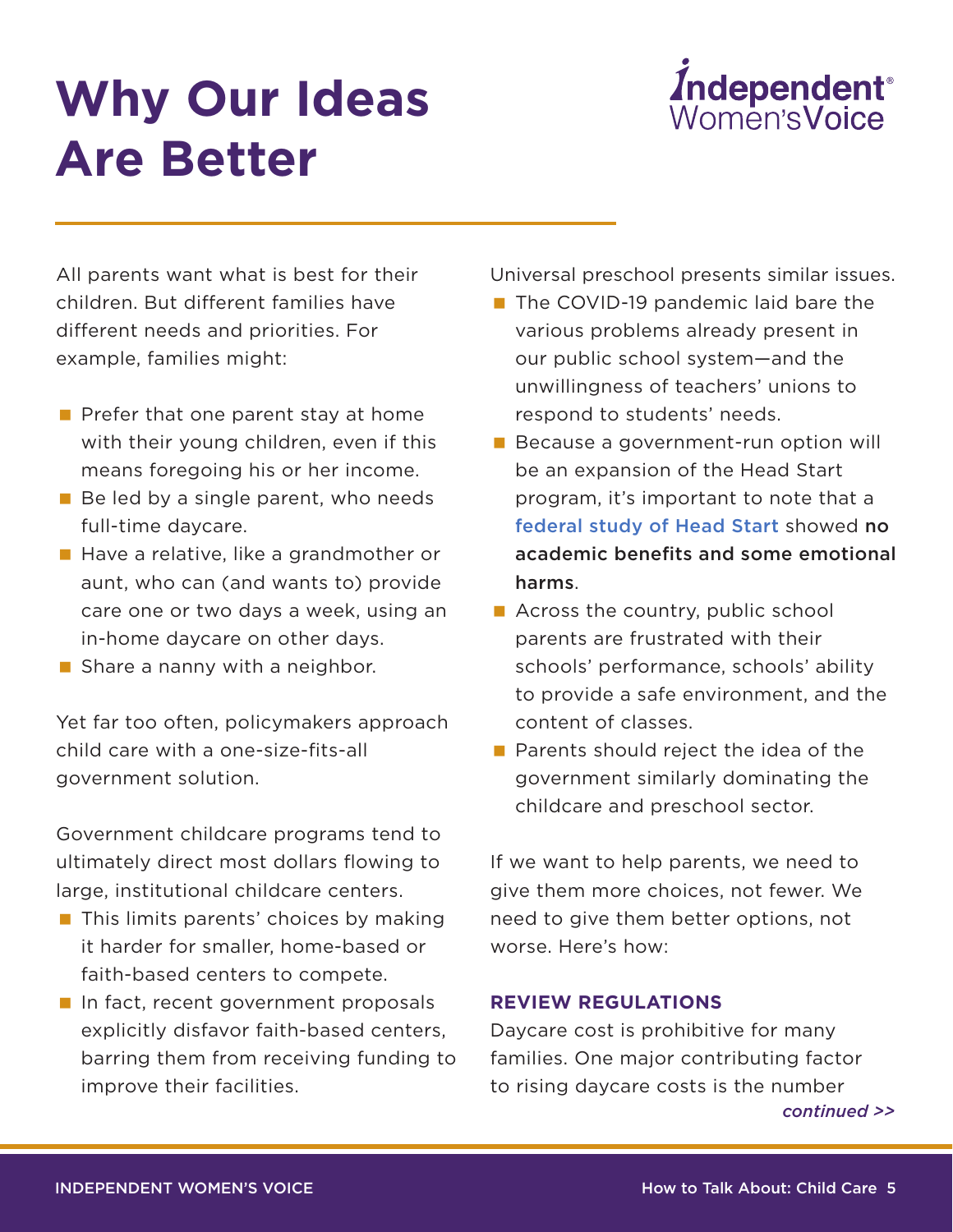

of regulations that state and federal governments impose on providers. While some regulations address important quality and safety issues, many are unnecessary and do not improve quality. They just needlessly add to costs.

- [In Indiana](https://www.heritage.org/sites/default/files/2020-09/BG3526.pdf), for example, regulations require that each group of children over the age of two must have access to "an art easel with paint and paper, a water/sand/alternative type of activity, a shatterproof mirror, a set of wooden unit blocks, musical listening equipment, and musical instruments." The state doesn't stop at playtime either, they state that "centers may not use punishment to correct unacceptable behavior," (does that mean that all forms of correction are outlawed?) and have further detailed instructions governing meals and rest time.
- **[Oklahoma](https://www.heritage.org/sites/default/files/2020-09/BG3526.pdf)**, too, has excessively detailed toy requirements, with stipulations for the number of toys and the variety of their categories. It even "specifies how many balls of various sizes are needed for each number of children."
- One [study](https://www.mercatus.org/publication/regulation-and-cost-child-care) found that simply increasing child-staff ratios by one infant, could "reduce the annual cost of child care

by between \$850 and \$1,890 per child across all states, on average." It's important to note that these regulations were also not found to improve measures of quality (the study concluded that education and training of caregivers were the only requirements studied that were associated with improved quality of care).

Lawmakers should review regulations to identify and eliminate those that do not promote quality of care but do increase the cost of care.

### **CONSOLIDATE AND IMPROVE CHILD TAX BENEFITS**

Policymakers could assist parents by consolidating existing child-centered tax credits and spending, and using those savings to provide additional refundable tax relief for parents. This would make life with kids more affordable, end the current government bias against stay-at-home parents, and simplify the tax code.

Policymakers should encourage saving for early and lifetime education. States offer parents specific tax-advantaged savings accounts, 529s, that allow them to save for their children's future college expenses. The [Tax Cuts and Jobs Act](https://www.irs.gov/pub/irs-drop/n-18-58.pdf) expanded 529s to include elementary and *continued >>*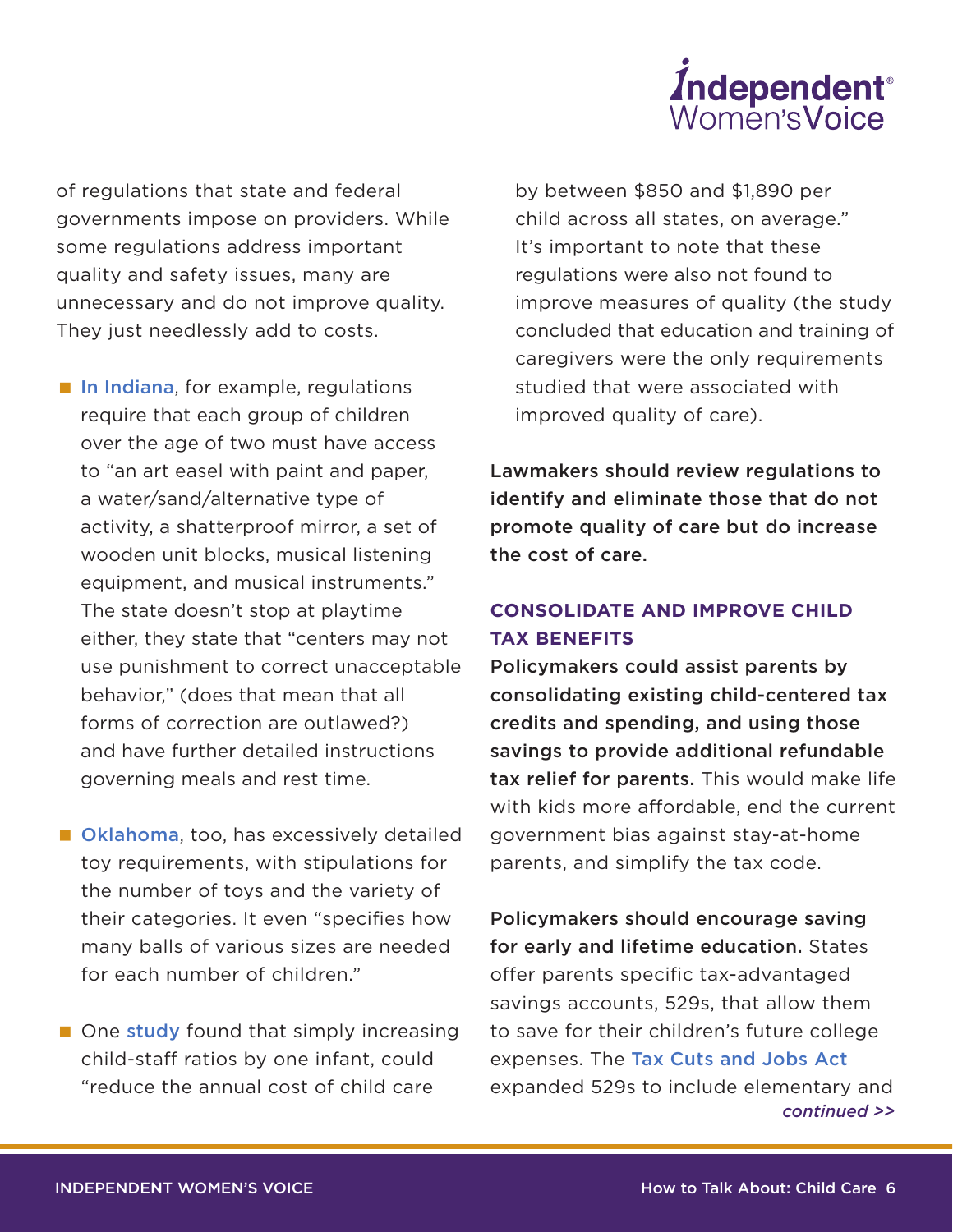

secondary education tuition expenses. Policymakers should consider expanding the use of 529 accounts to apply to the costs of child care and general childrearing, not just formal education.

Our ideas are better because they honor this simple fact: *Parents*, not government bureaucrats, are best situated to make decisions about child care.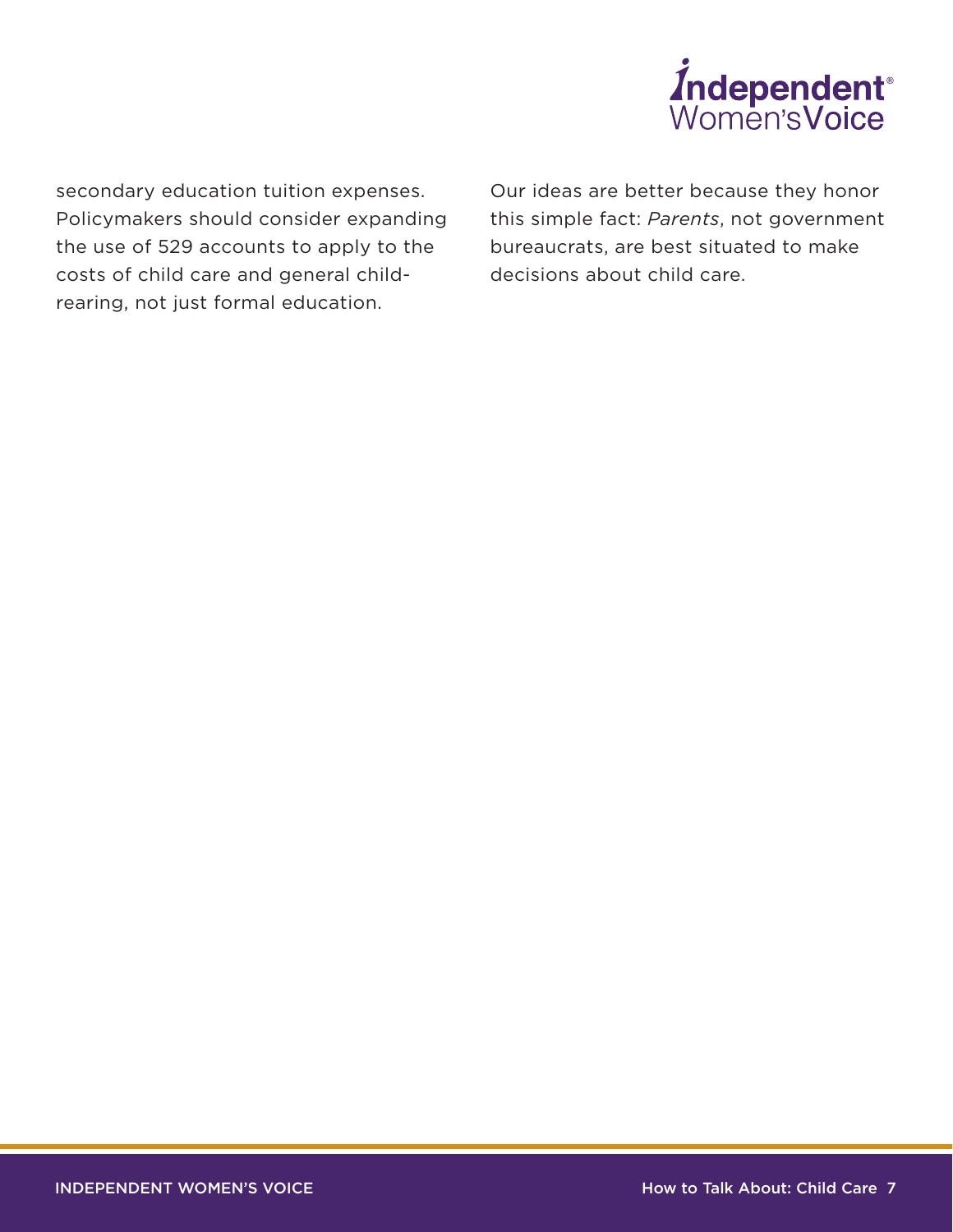# **Misperceptions v. Facts**



**1. MISPERCEPTION:** Daycare centers are associated with positive educational and life outcomes for children and will close the learning gap and benefit society.

**FACTS:** Many assume that quality child care centers are associated with positive educational and life outcomes for children. But studies that look broadly at the impact of day care on the general student population show discouraging results.

A [federal study of Head Start](https://www.heritage.org/education/report/head-start-earns-f-no-lasting-impact-children-first-grade) showed no academic benefits and some emotional

harms. Any initial improvements disappeared over time and in fact, some [compelling research](https://www.nationalaffairs.com/publications/detail/the-uncomfortable-truth-about-daycare) suggests that children would be worse off from increased use of government-subsidized daycare. And while intensive programs can help very at-risk students, [there's](https://www.iwf.org/2021/07/06/two-truths-and-a-lie-the-return-on-investment-of-governments-childcare-subsidies/)  [no evidence of benefits for the general](https://www.iwf.org/2021/07/06/two-truths-and-a-lie-the-return-on-investment-of-governments-childcare-subsidies/)  [population](https://www.iwf.org/2021/07/06/two-truths-and-a-lie-the-return-on-investment-of-governments-childcare-subsidies/).

# **2. MISPERCEPTION:** Most parents would prefer to send their children to an organized daycare facility.

**FACTS: [53 percent](https://americancompass.org/wp-content/uploads/2021/03/American-Compass_2021-Home-Building-Survey_Final.pdf) of married and 40** percent of single mothers think one parent staying home is best for children. Just [6 percent](http://eric.ed.gov/?id=ED445786) of parents think a quality daycare center is optimal.

# **3. MISPERCEPTION:** Families that can afford to keep a parent at home don't need financial help. Parents that use daycare do.

**FACT:**Many middle- and lower-income families make significant sacrifices so a parent, or other relative, can care for children.

- 66 percent of working families earning \$75,000+ have children in daycare/ preschools.
- 57 percent of those earning less than \$30,000 rely on family care.

*continued >>*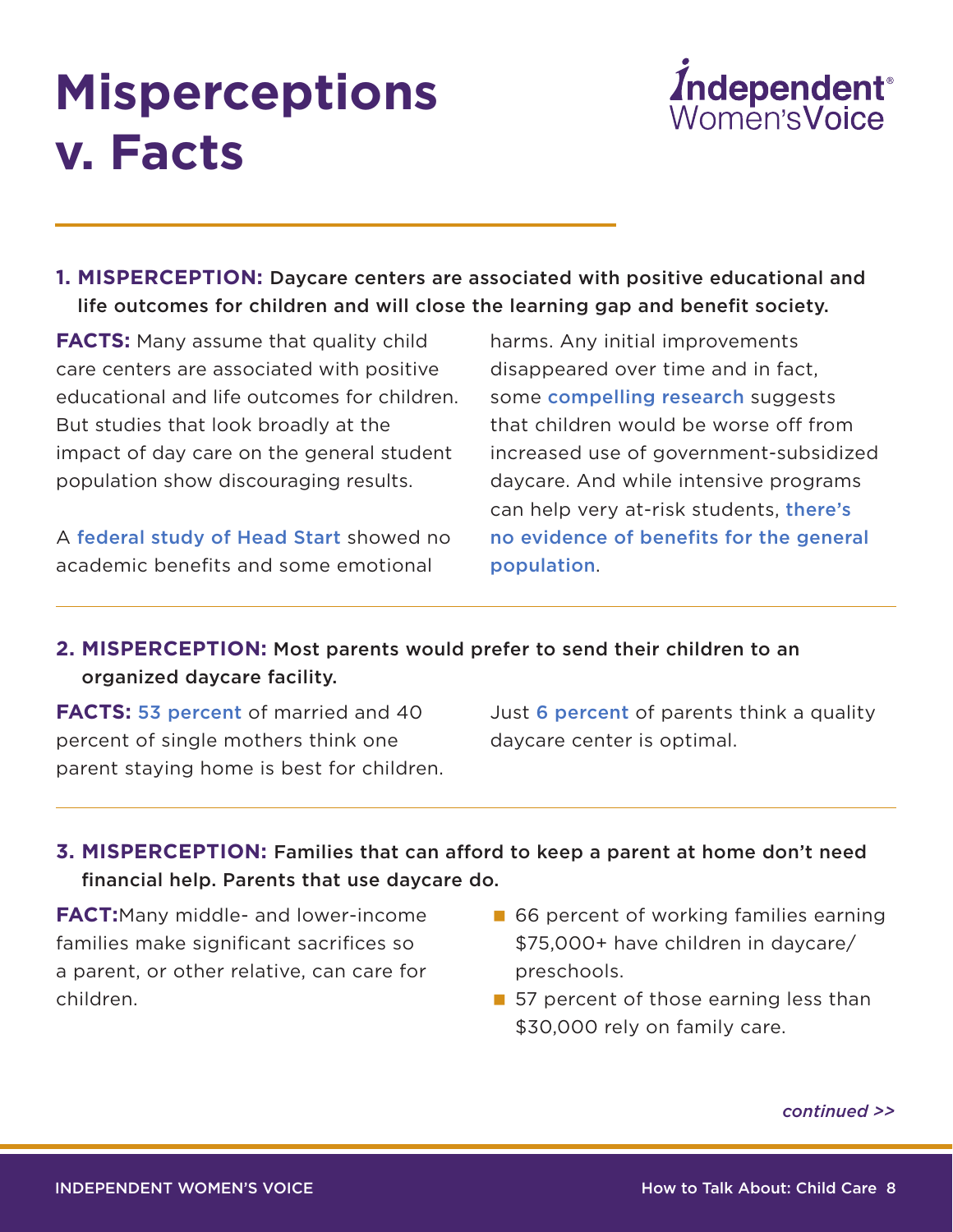

#### **4. MISPERCEPTION:** Childcare subsidies will reduce costs.

**FACT:** When the government gets involved in a market, prices tend to go up. Look at college: subsidies meant to make college affordable made prices soar. Daycare users may pay less as a result of government subsidies, but taxpayers will face skyrocketing costs.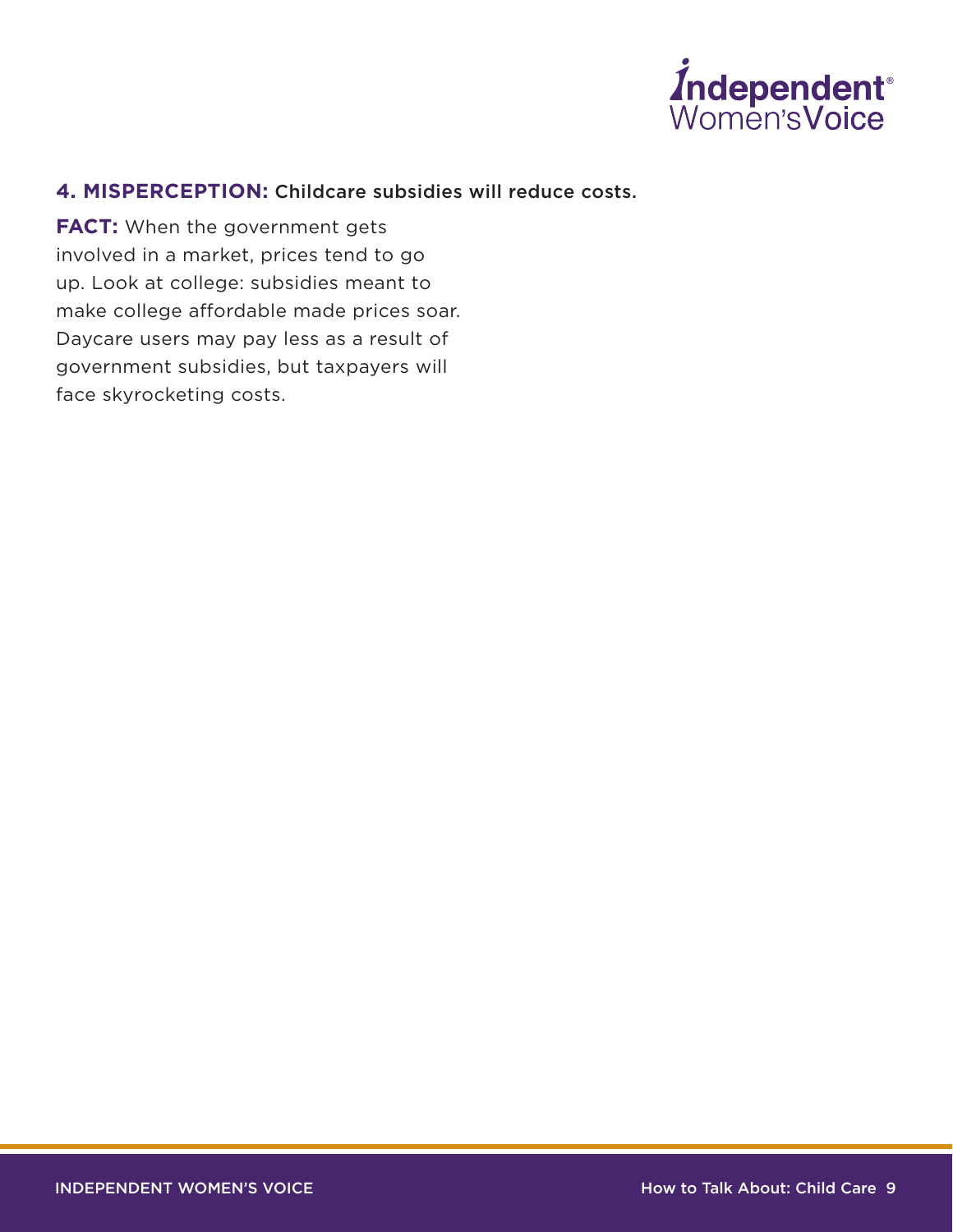# **Quiz**



# **1** Which type of child care is preferred by most parents?

- **A.** One parent at home with children.
- **B.** Organized daycare facility.
- **B.** Relative-based child care.

### **2** How can the government make child care more affordable?

- **A.** Increase childcare subsidies.
- **B.** Get rid of unnecessary daycare facility regulations.
- **C.** Increase daycare facility regulations.

### **3** TRUE or FALSE: Childcare subsidies will reduce costs.

- **A.** True
- **B.** False

# **4** What are ways to help parents with child care?

- A. Reduce onerous regulations.
- **B.** Consolidate and improve child tax benefits.
- **C.** Encourage saving for early and lifetime education.
- **D.** All of the above.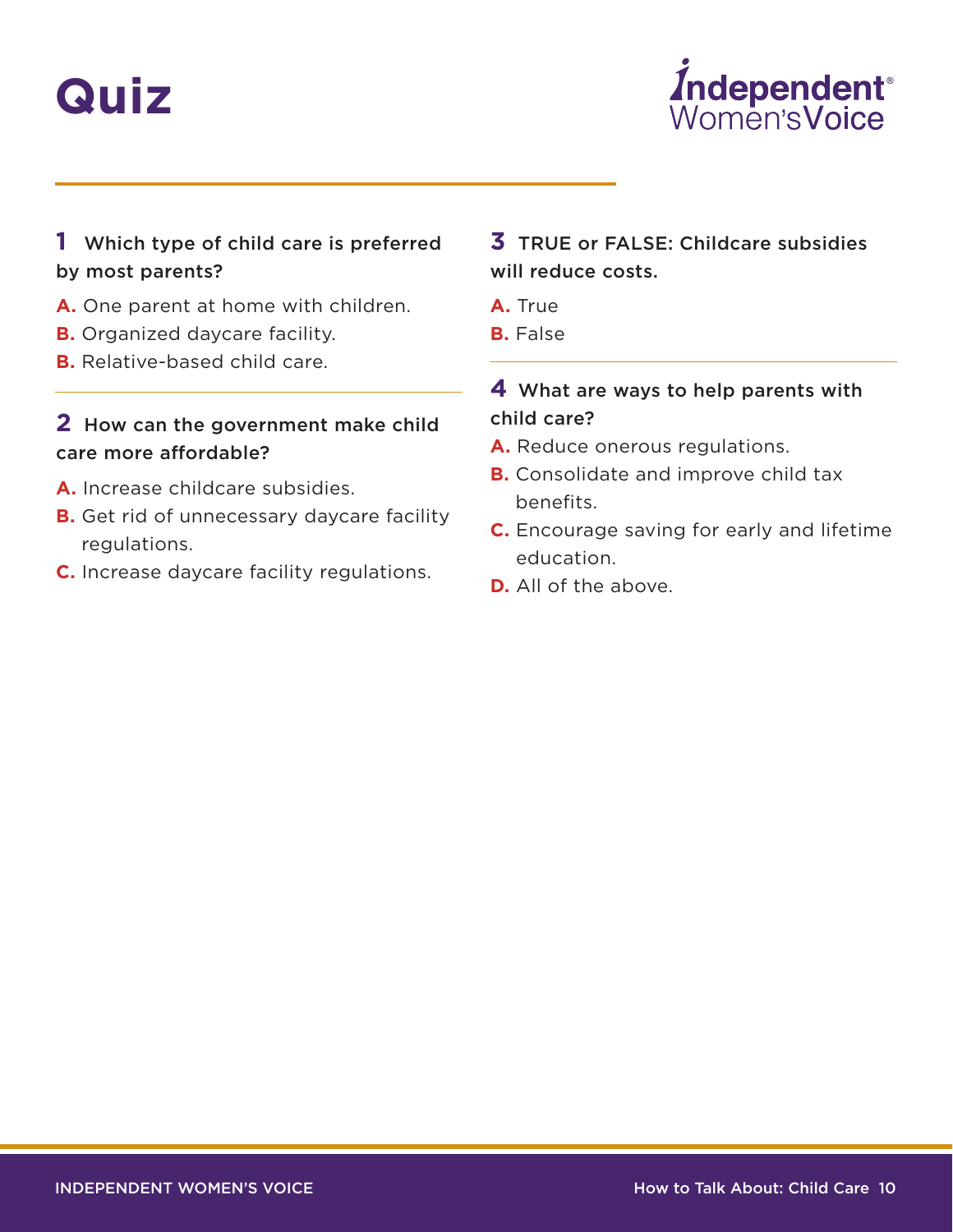# **Quiz Answers**



#### **Q1 ANSWER: A**

[53 percent](https://americancompass.org/wp-content/uploads/2021/03/American-Compass_2021-Home-Building-Survey_Final.pdf) of married and 40 percent of single mothers think one parent staying home is best for children. Just [6 percent](http://eric.ed.gov/?id=ED445786) of parents think a quality daycare center is optimal.

#### **Q2 ANSWER: B.**

Some regulations are important to ensure that daycare facilities are safe for children, but many do not enhance quality and just drive costs up and supplies out of business. A [Mercatus Center study](https://www.mercatus.org/publication/regulation-and-cost-child-care)  found that relaxing the child-to-staff ratio—a measure not associated with quality—by one child could reduce costs for parents by up to \$1,890 a year. Overregulation is one reason the number of home-based daycare centers decreased [by half](https://trumpwhitehouse.archives.gov/briefings-statements/white-house-principles-child-care-reform-increasing-access-affordable-high-quality-child-care-america/) from 2005 to 2017.

#### **Q3 ANSWER: B**

False. While daycare users may pay less, taxpayers will have to cover the additional costs because when the government gets involved, prices go up. For example, college subsidies were meant to make college more affordable but instead made prices soar. Daycare subsidies will have a similar effect on prices and Americans will face higher taxes as a result.

#### **Q4 ANSWER: D**

If we want to help parents, we need to give them more choices, not fewer. Reducing onerous regulations will reduce compliance costs for facilities and give parents more options at lower prices. Consolidating and improving child tax benefits would also make it easier for parents to make whatever care choices make sense for their families.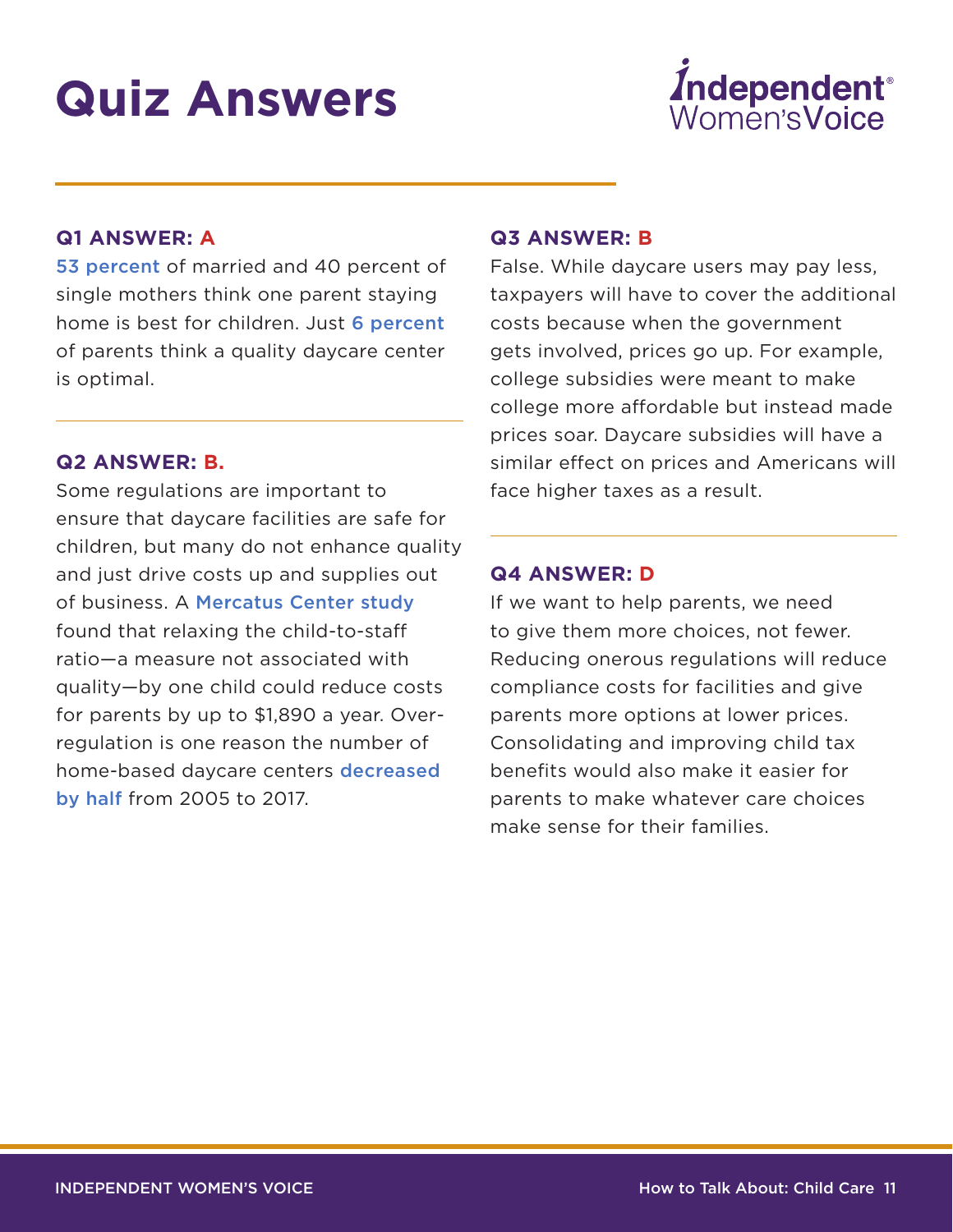# **Child Care in 60 Seconds**



#### **WHAT'S AT STAKE**

We all want children well cared for and ready for school. But the government shouldn't favor one arrangement (daycare/ preschool) over others. Instead, we should empower all families to make the best choices for their unique situations.

### Most parents prefer family or homebased daycare.

- **[Most working mothers](https://slate.com/human-interest/2016/10/the-majority-of-working-mothers-would-rather-stay-home-instead-wonder-why.html) would prefer to** work less and spend more time with their children. High taxes and living costs make it difficult for families to live on one salary.
- Between 2005 and 2017, the number of home-based childcare providers fell by about [50 percent](https://www.whitehouse.gov/briefings-statements/white-house-principles-child-care-reform-increasing-access-affordable-high-quality-child-care-america/).

Unfortunately, governments tend to subsidize larger, institutional childcare centers, making it harder for home-based centers to compete, and leaving families with fewer options.

### Institutional daycare is parents' least preferred option.

- [53 percent](https://americancompass.org/wp-content/uploads/2021/03/American-Compass_2021-Home-Building-Survey_Final.pdf) of married and 40 percent of single mothers think one parent staying home is best for children.
- Uust [6 percent](http://eric.ed.gov/?id=ED445786) of parents think a quality daycare center is optimal.

Greater daycare or preschool enrollment does NOT improve outcomes and may cause harm.

- A federal study of Head Start showed no academic benefits and some emotional harms.
- While intensive programs can help very at-risk students, there's no evidence of benefits for the general population.

### **THE BETTER WAY FORWARD** Make daycare more affordable.

- A [Mercatus Center study](https://www.mercatus.org/publications/regulation/regulation-and-cost-child-care) found that low child-staff ratios did not improve the quality of child care, but significantly increased costs.
- I Increasing child-staff ratios by one infant, for example, could "reduce the annual cost of child care by between \$850 and \$1,890 per child across all states, on average."

#### Policymakers should support all families.

Rather than increasing subsidies for daycare, policymakers should help all families with young children by reducing tax and regulatory burdens and supporting strong, flexible labor markets so families can make the childcare decision that they feel is best.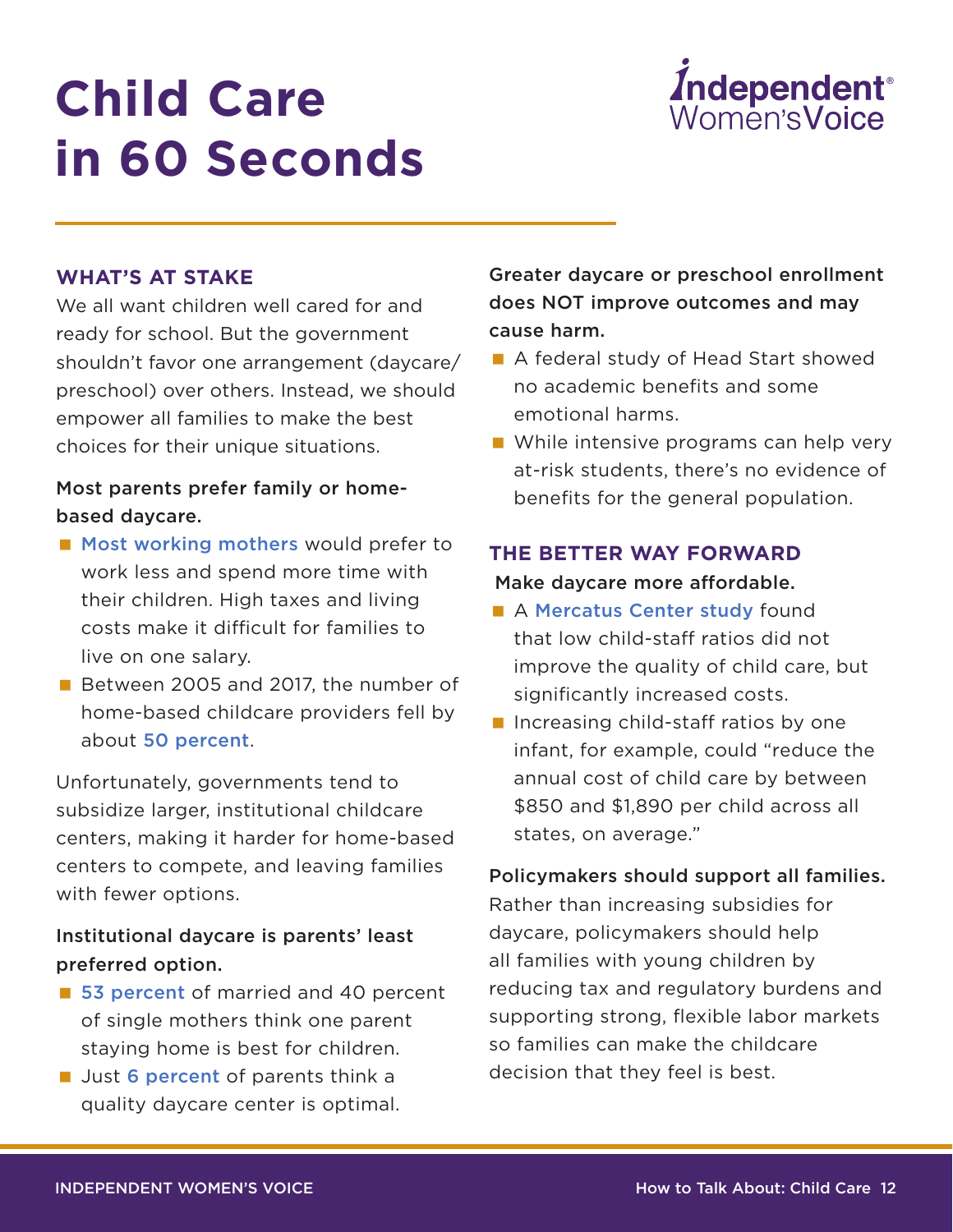# **Two Truths and A Lie**



# The Return On Investment Of Government's Childcare Subsidies

President Biden and other proponents of the American Families Act argue that a major expansion of government spending on childcare and preschool will not only help parents but also result in lasting benefits and improved life outcomes for children.

To find out what you know about this important topic, let's play the game "Two Truths and a Lie." Can you identify which of these statements is a lie?

- A. Participants in the Perry Preschool Project enjoyed significant and lasting improvements in life outcomes.
- B. Based on this research, we can expect most American children to experience similar benefits.
- C. Head Start, the existing, major government-funded childcare and early education program, has not generated significant or lasting benefits for program participants.

Let's take these statements one at a time:

**A. TRUE!** The [Perry Preschool Project](https://evidencebasedprograms.org/programs/perry-preschool-project/) was conducted between 1962 and 1967 and served "128 three- and four-yearold African-American children living in poverty and assessed to be at high risk of school failure." The preschool consisted of 2.5 hours of intensive instruction by college-educated teachers with a 6-to-1 class ratio and included weekly 1.5 hour at-home visits where a teacher taught the mother how to be involved in her children's education. Participants experienced significant learning and other improvements compared to similarly situated peers.

**B. FALSE!** Results from the Perry Preschool Project are interesting, but they are not at all a good proxy for the expected effects of broad daycare subsidies for all American children or for traditional daycare or preschool programs, which are not nearly as intensive and do not include home-based intervention. In the last 50+ years, the results of the Perry Preschool Project have not been replicated.

**C. TRUE!** Head Start is a much more relevant proxy to answer the question "what would the likely return be from a massive increase in federal investment

*continued >>*